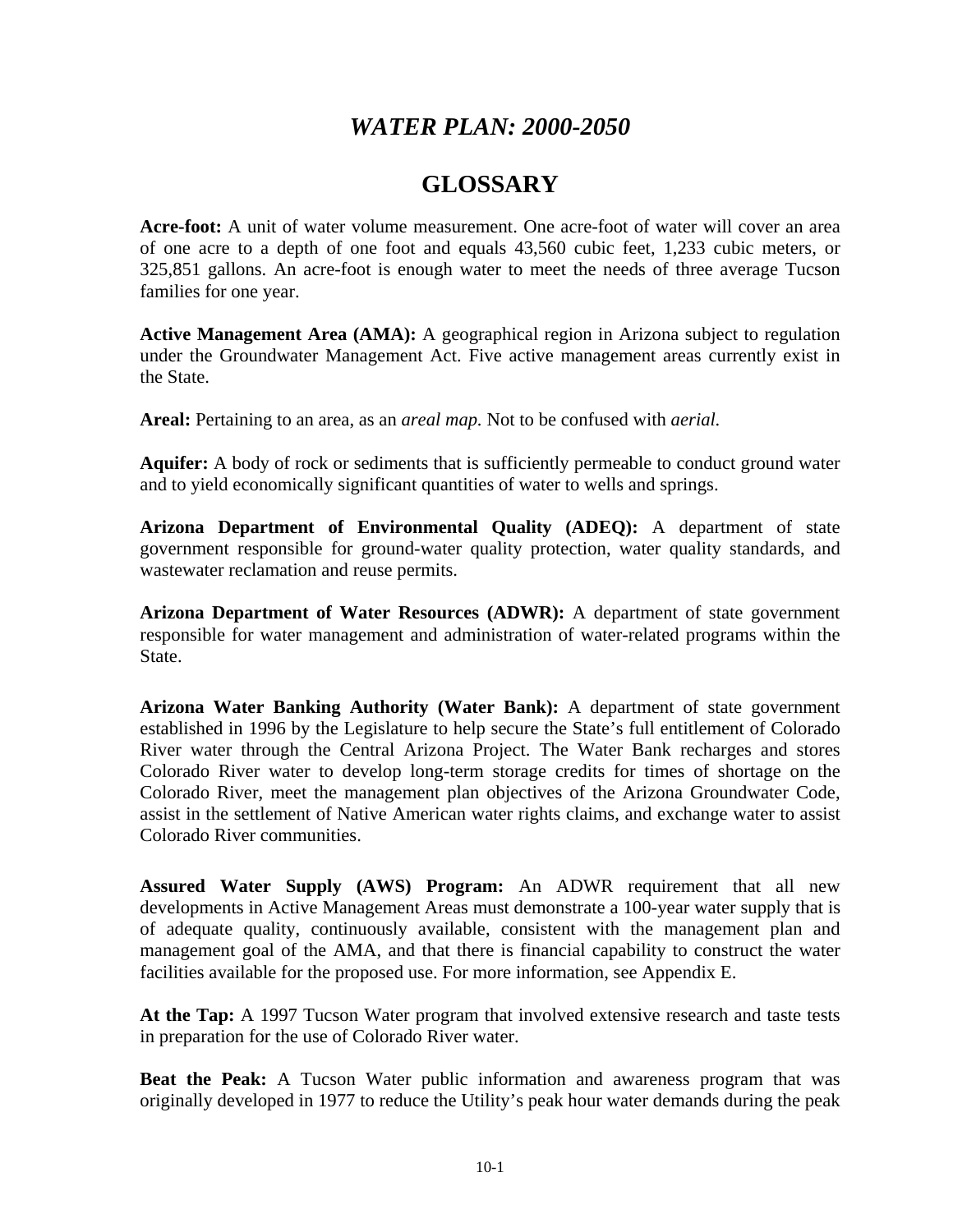use months of June, July, and August. Ratepayers supported the program so strongly that *Beat the Peak* came to include a summer water conservation education program.

**Block Rates:** A form of water rate design in which the price per unit of water increases in a stair-step fashion according to the level of usage.

**Booster Station:** A facility within a water distribution system that pumps water to a higher elevation.

**Brine:** Water that has a high dissolved mineral content.

**Ccf:** A water billing unit that equals 100 cubic feet or 748 gallons.

**Central Arizona Groundwater Replenishment District (CAGRD):** Created by the State Legislature in 1993 to replenish ground water in Pima, Pinal, and Maricopa counties. CAGRD's purpose is to provide a mechanism for water providers and landowners to demonstrate an Assured Water Supply. The Central Arizona Water Conservation District operates the CAGRD. (See also *Central Arizona Water Conservation District*, *CAWCD*.)

**Central Arizona Project:** A federal water project designed to bring water from the Colorado River to central and southern Arizona. The Central Arizona Project includes 336 miles of canal and pipeline and 14 pump stations.

**Central Arizona Water Conservation District (CAWCD):** The State's contracting agent with the U.S. Department of the Interior for Central Arizona Project water supply. Responsibilities include operation and maintenance of the Central Arizona Project system and repayment of capital costs.

**Citizens' Water Advisory Committee (CWAC):** An advisory group appointed by the City of Tucson Mayor and Council and City Manager to make policy recommendations to Tucson Water on water issues.

**Class "A" Reclaimed Water:** Treated wastewater that meets the "A" designation established by the Arizona Department of Environmental Quality. Class A water is suitable for outdoor watering and certain industrial uses.

**Colorado River Water:** For purposes of *Water Plan: 2000-2050*, the term "Colorado River water" is used for all water that is currently delivered to Tucson Water via the Central Arizona Project.

**Conservation:** Techniques for saving water that reduce demand.

**Conservation Effluent Pool:** A quantity of effluent set aside each year pursuant to an intergovernmental agreement between the City of Tucson and Pima County in 2000 for use in riparian restoration projects. The initial 5,000 acre-feet of effluent set aside by the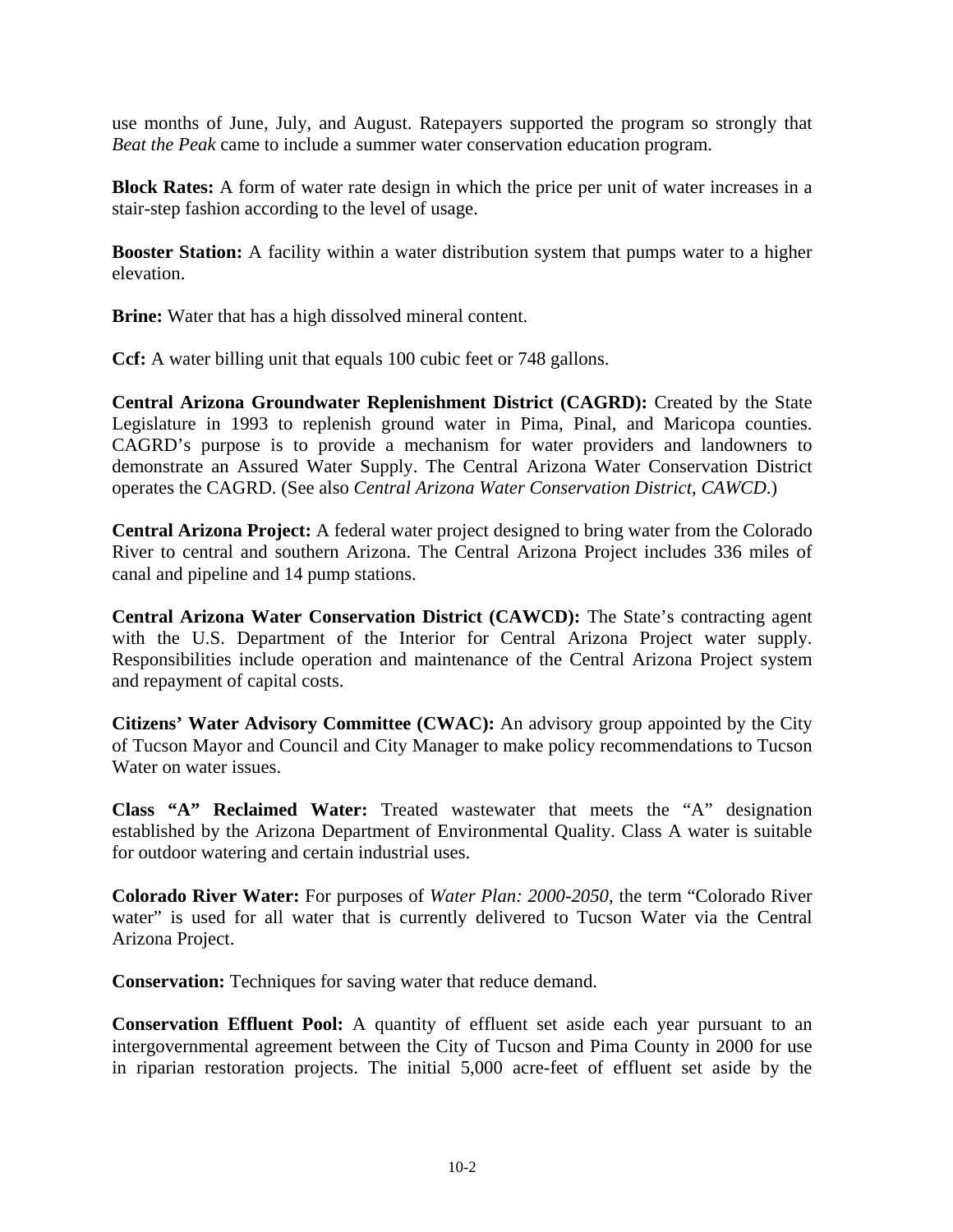agreement expands over time to a total of 10,000 acre-feet. Use of the conservation effluent pool is subject to specific terms that are under negotiation by the City and the County.

**Direct Treatment:** Process through which Colorado River water is diverted from the Central Arizona Project and is then directly treated and served to customers for potable supply. This process is in contrast to indirect treatment where Colorado River water is diverted from the Central Arizona Project, recharged at underground storage facilities, and then recovered before being delivered to customers for potable use.

**Disinfection:** The treatment of water to inactivate, destroy, and/or remove disease-producing bacteria, viruses, and other microorganisms to make it safe for human consumption.

**Effluent:** Treated municipal wastewater.

**Enhanced Treatment:** Additional treatment measures to further improve water quality above the capabilities of conventional water treatment plants.

**Emerging Contaminants:** Constituents of potential concern from a water-quality perspective that are not currently regulated.

**EMPACT:** *Environmental Monitoring for Public Access and Community Tracking* program is intended to provide public access to clearly communicated, time-relevant, useful, and accurate environmental monitoring data to assist the public in day-to-day decision-making about their health and the environment.

**Environmental Protection Agency (EPA):** A federal agency formed by Congress in 1970 in response to growing public demand for cleaner water, air, and soil.

**Firming:** The act of securing Colorado River water supplies by recharging and storing available excess supply in order to meet anticipated future declared shortages on the Colorado River.

**Groundwater Management Act of 1980 (GMA):** Landmark legislation that established the Arizona Department of Water Resources as well as rules and policies that govern water usage within the state with special emphasis in Active Management Areas.

**Ground Water:** That portion of water beneath the surface of the earth that can be recovered with wells or that flows naturally to the earth's surface via seeps or springs.

**Ground-Water Overdraft:** The condition that occurs as a result of withdrawing more ground water than is replenished through natural, incidental, or artificial recharge.

**Ground-Water Savings Facility (GSF):** A facility, commonly a farm, where a renewable water supply is used in lieu of pumping ground water.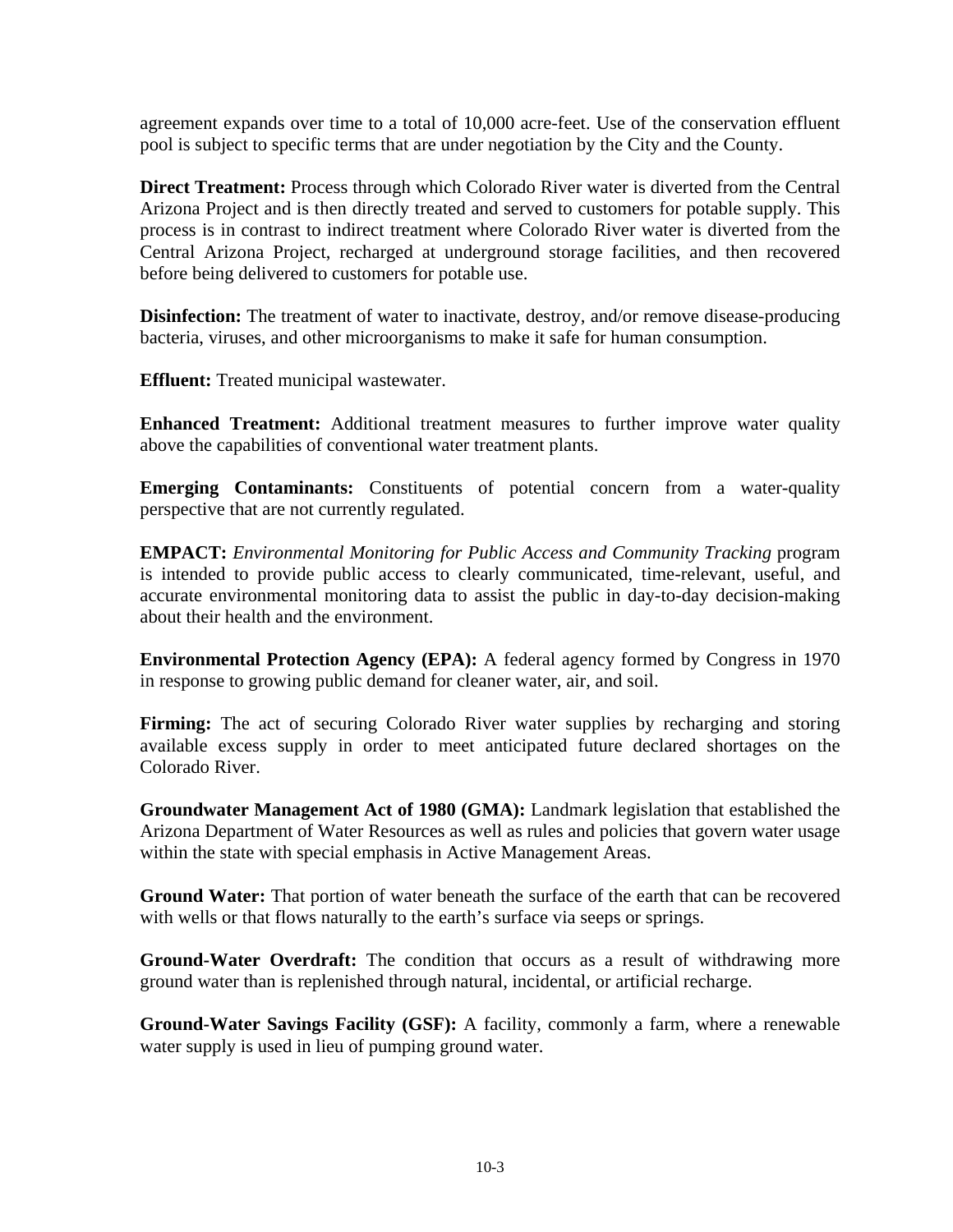**Incidental Recharge:** Water that infiltrates the aquifer from routine losses from a water distribution system.

**Indirect Potable Reuse:** Use of treated effluent that has been recharged, recovered, and treated to potable water-quality standards.

**Intergovernmental Agreement (IGA):** An agreement authorized by state statute between two or more government entities that provides for joint action or joint exercise of governmental powers.

**Lost and Unaccounted for Water:** A comparison of a water user's annual production to its annual water deliveries. The difference is considered lost and unaccounted for water. Sources of lost and unaccounted for water may include meter error, leaks, and theft.

**Management Plan:** A document produced by Arizona Department of Water Resources in accordance with the requirements of the 1980 Groundwater Management Act. It addresses water supply augmentation, water quality, and water conservation plans for all agricultural, municipal, and industrial users in an Active Management Area.

**Milligrams per Liter (mg/L):** A unit of measure that equates to parts per million.

**Mined Ground Water:** Ground water that is pumped from the aquifer and is not replenished.

**Non-Potable Reuse:** Treated municipal effluent that receives additional filtration and disinfection to meet state water-quality standards for irrigation and certain industrial applications. This use conserves higher quality sources of supply for potable use. See also *Reclaimed Water*.

**Potable Water:** Water that meets the U.S. Environmental Protection Agency and/or the State's drinking water (water-quality) standards.

**Present worth:** An engineering economic analysis that converts all cost calculations to a common point in time. Present worth costs are calculated in *Water Plan: 2000-2050* to provide a basis for comparison that accounts for the variability in the timing of implementing projects.

**Recharge:** Water that replenishes an aquifer by surface infiltration or by other natural or induced means.

**Reclaimed Water:** Treated effluent that is used for turf irrigation and certain industrial uses.

**Renewable Ground Water:** The amount of ground water naturally replenished that could be annually withdrawn without causing significant water-level declines.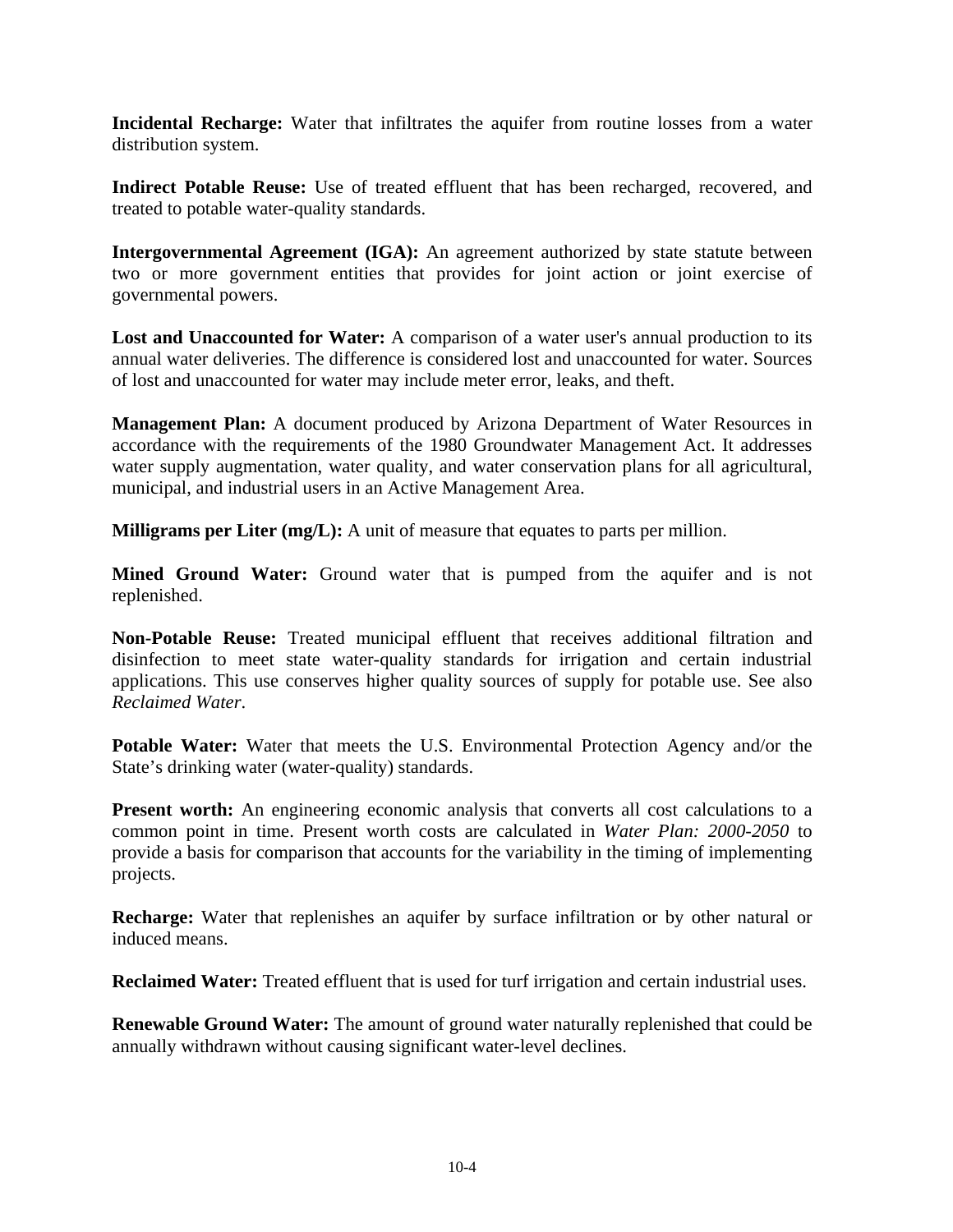**Renewable Supply:** A water source that is continuously replenished. Renewable supplies currently available for use in the Tucson Active Management Area are Colorado River water and effluent.

**Resource Development Fee:** See *Water-Resource Development Fee.* 

**Riparian:** Pertaining to or situated on the bank of a body of water, especially a river.

**Safe Yield:** A management goal of the 1980 Groundwater Management Act intended to balance ground-water withdrawals with natural and artificial recharge in selected Active Management Areas.

**Soil-Aquifer Treatment:** Use of the physical, chemical, and/or microbiological properties of the soil and the aquifer to provide treatment of water introduced into the ground-water system.

**Southern Arizona Water Rights Settlement Act (SAWRSA):** 1982 federal legislation enacted to settle water-rights claims of the Tohono O'odham Nation against the City of Tucson and several other parties.

**Spatial-Distribution:** Within this document, spatial-distribution refers to how population and/or water demand is distributed over a specific geographic area.

**Specific Yield:** An estimate of the amount of recoverable ground water in an aquifer.

**Surface Water:** Water that is on the Earth's surface, such as in a stream, river, lake, or reservoir.

**System Equity Fee:** A fee that is charged to new ratepayers to recoup prior expenditures used to expand Tucson Water's potable system in anticipation of increasing demand. A fee of this type is considered a "backward-looking" fee.

**Total Demand:** The volume of water a water provider is required to produce to meet the needs of all potable and nonpotable customers.

**Total Dissolved Solids (TDS):** A term that expresses the quantity of dissolved material in a sample of water measured in milligrams per liter (mg/L).

**Total Gallons per Capita per Day:** A measure of average water usage calculated by dividing the total water deliveries by a provider's service area population.

**Tucson Active Management Area (Tucson AMA):** One of the original areas in Arizona that were designated for regulation by Arizona Department of Water Resources.

**Water Bank:** See *Arizona Water Banking Authority*.